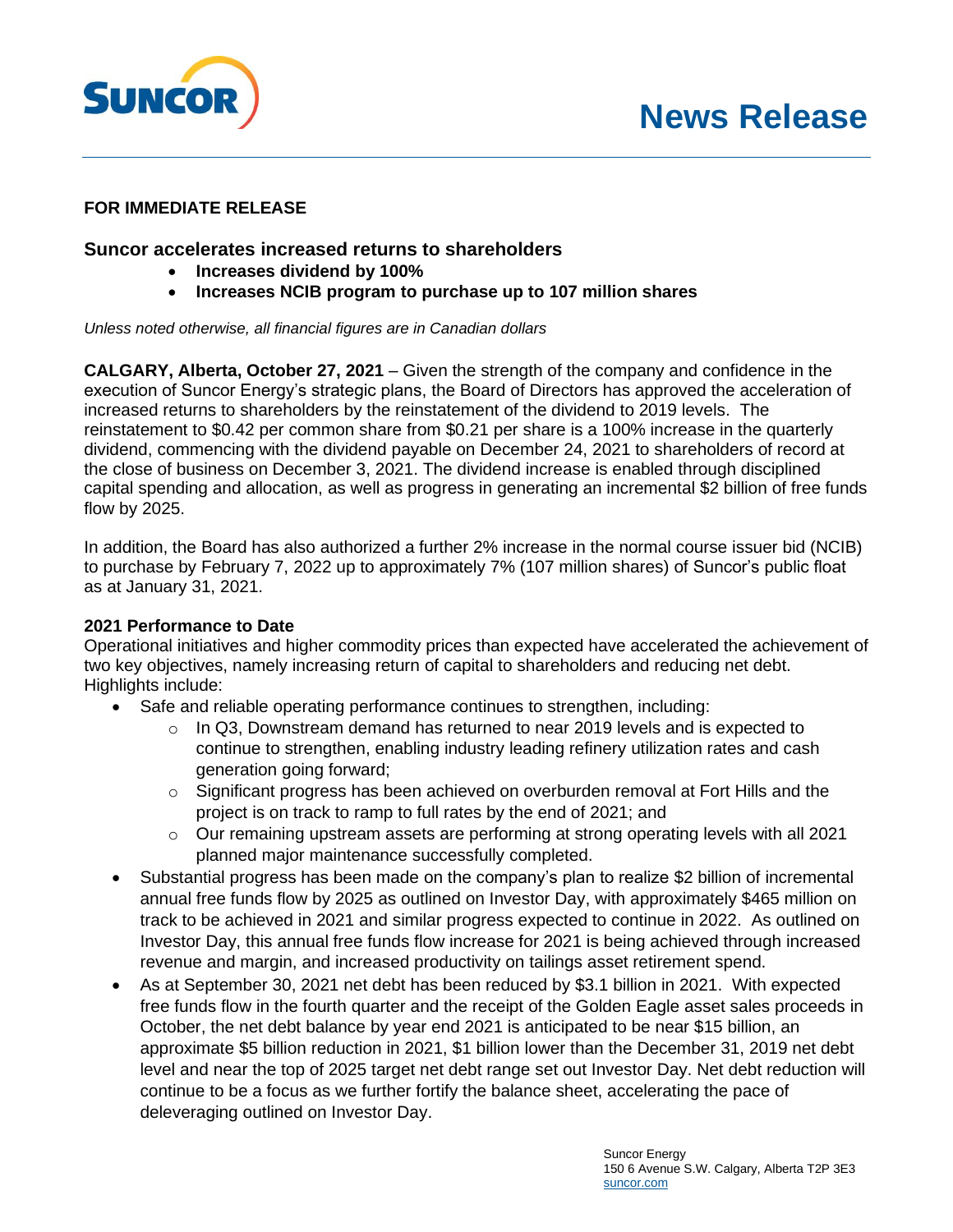- Share buybacks for the year-to-date period ending September 30, 2021 totalled \$1.7 billion for approximately 63 million shares, or 4.1% of the outstanding shares at January 31, 2021, significantly higher than assumed in the Investor Day scenario.
- As part of our disciplined capital allocation, we will continue to execute on our Environment, Social and Governance (ESG) strategic initiatives and invest in energy expansion at mid teens returns to achieve our 10 Megatonne (MT) emission reduction target by 2030.

## **2022 Guidance**

We will release our detailed 2022 Guidance as usual in December 2021.

For 2022, our business environment assumptions are significantly improved relative to those discussed at Investor Day due to the substantial improvements in market conditions. Our key assumptions are: WTI at Cushing of US\$70/bbl; New York Harbor 2-1-1 crack of US\$21/bbl; AECO-C Spot of \$3.80 CDN\$/mcf and a US\$ FX rate of \$0.80. 2022 Capital guidance is expected to be approximately \$4.7 billion, \$300 million below the \$5.0 billion annual cap outlined at Investor Day. We are expecting to renew the NCIB upon expiry of the current program in February 2022 and further fortify the balance sheet with additional net debt reduction in 2022. After funding the capital program and dividend, we plan to allocate available free funds flow half towards share buybacks and half towards debt reduction.

This dividend increase demonstrates Suncor Energy's Board of Directors and Executive Management team's commitment to increasing the return of capital to shareholders and accelerating performance relative to our plan.

### **Legal Advisory – Forward-Looking Information**

*This news release contains certain forward-looking information and forward-looking statements (collectively referred to herein as "forward-looking statements") within the meaning of applicable Canadian and U.S. securities laws. Forward-looking statements in this news release include statements and expectations regarding: Suncor's incremental \$2 billion of free funds flow by 2025 target including Suncor's expectation that it is on track to achieve \$465 million of this in 2021 with similar progress expected to continue in 2022; statements about the NCIB, including the amount and timing of purchases and Suncor's expectation that it will renew the NCIB upon expiry of the current program in February 2022; Suncor's expectation that Downstream demand will continue to strength which will enable industry leading refinery utilization rates and cash generation going forward; Suncor's expectation that the Fort Hills project is on track to ramp to full rates by the end of 2021; Suncor's expected net debt balances by year end 2021 to be near \$15 billion and the belief that net debt reduction will continue to be a focus for Suncor and that there will be additional net debt reduction in 2022; Suncor's anticipated capital allocation plans of allocating half of available free funds flow towards share buybacks and half towards debt reduction; Suncor's expectation that it will continue to execute on its ESG strategic initiatives and invest in energy expansion at mid teens returns to achieve its 10 MT emission reduction target by 2030; Suncor's commitment to increasing*  the return of capital to shareholders and accelerating performance relative to its previously communicated plan; *and Suncor's full year 2022 outlook on capital guidance as well as business outlook assumptions for WTI at Cushing, New York Harbor 2-1-1 crack, AECO-C Spot and the Cdn\$/US\$ exchange rate. Forward-looking statements are based on Suncor's current expectations, estimates, projections and assumptions that were made by the company in light of its information available at the time the statement was made and consider Suncor's experience and its perception of historical trends, including expectations and assumptions concerning: the accuracy of reserves estimates; the current and potential adverse impacts of the COVID-19 pandemic; commodity prices and interest and foreign exchange rates; the performance of assets and equipment; capital efficiencies and cost savings; applicable laws and government policies; future production rates; the sufficiency of budgeted capital expenditures in carrying out planned activities; the availability and cost of labour, services and infrastructure; the satisfaction by third parties of their obligations to Suncor; the development and execution of projects; and the receipt, in a timely manner, of regulatory and third-party approvals.*

*Forward-looking statements are not guarantees of future performance and involve a number of risks and uncertainties, some that are similar to other oil and gas companies and some that are unique to Suncor. Suncor's*